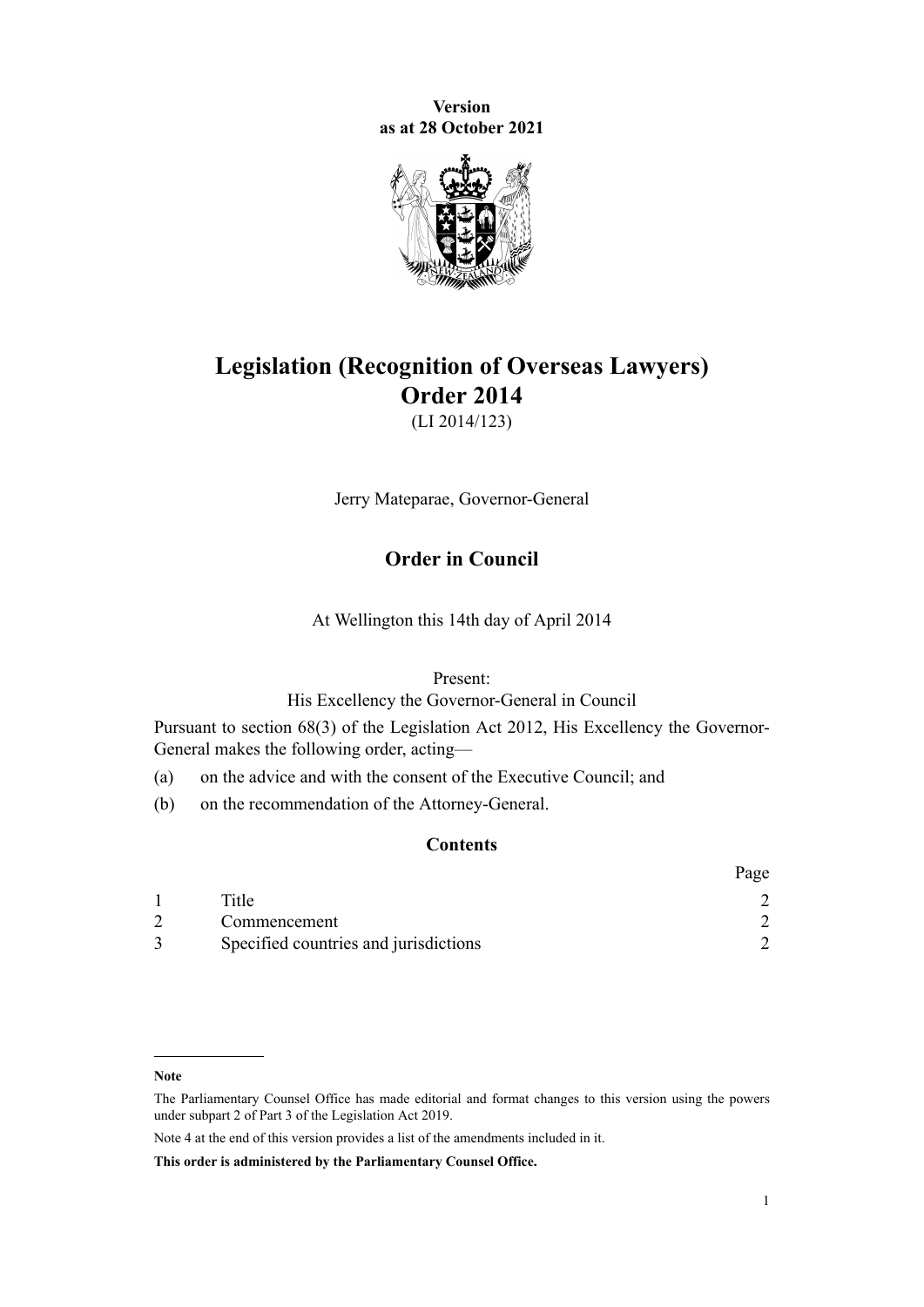# **Order**

## <span id="page-1-0"></span>**1 Title**

This order is the Legislation (Recognition of Overseas Lawyers) Order 2014.

## **2 Commencement**

This order comes into force on 19 May 2014.

# **3 Specified countries and jurisdictions**

This clause specifies for the purposes of section  $137(1)(b)$  and  $(2)(b)$  of the Legislation Act 2019 the following countries or jurisdictions:

- (a) Australia (including, without limitation, all or any of the States or Terri‐ tories of Australia):
- (b) Canada (including, without limitation, all or any of the Provinces or Ter‐ ritories of Canada):
- (c) Ireland:
- (d) United Kingdom (including, without limitation, all or any of England and Wales, Northern Ireland, and Scotland, but excluding British Over‐ seas Territories).

Clause 3: amended, on 28 October 2021, by [regulation 105](http://legislation.govt.nz/pdflink.aspx?id=LMS504324) of the Legislation Act (Amendments to Legislation) Regulations 2021 (LI 2021/247).

> Michael Webster, Clerk of the Executive Council.

Issued under the authority of the [Legislation Act 2019](http://legislation.govt.nz/pdflink.aspx?id=DLM7298104). Date of notification in *Gazette*: 17 April 2014.